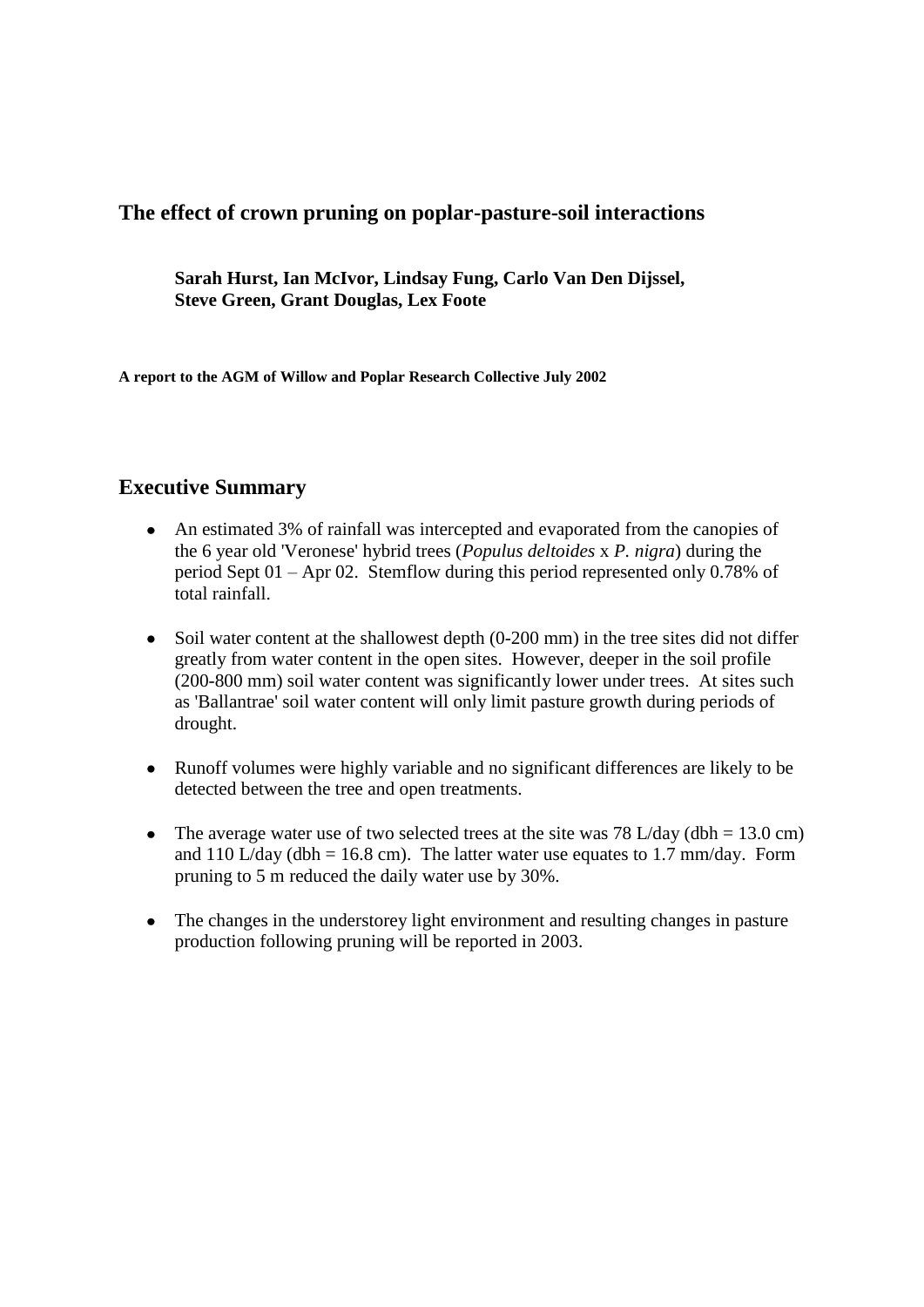# **Objective**

Several studies have already been conducted on pastoral farms to determine the effect of intermediate-and mature-aged widely-spaced poplars on the surrounding environment (e.g. Douglas *et al*., 2001; Gilchrist, 1993; Guevara-Escobar, 1997). However as was noted at a recent workshop (Westbroke, 2002), few experiments have addressed the impact of silviculture regimes on the soil conservation role of the trees. Of particular interest is the trade-off involved in form-pruning to maximise understorey pasture production and create a usable butt-log, whilst still maintaining the ability of the tree to improve soil strength. Therefore the ongoing objective of this study is to determine the impact of pruning young poplar trees on the surrounding environment, particularly those physical changes likely to affect soil conservation, such as:

- the site water balance soil water content, rainfall, throughfall, stemflow, runoff, and  $\bullet$ uptake by the trees and pasture.
- the site light environment pasture production and evapotranspiration rates.
- root mass and distribution.

This report outlines some of the preliminary findings from this project, which is being carried out at AgResearch Ballantrae Research Station near Woodville. Most of this report outlines data and results before pruning. However, this study is expected to continue until Autumn 2003 when the environmental changes in response to tree pruning will be reported on.

# **Methods**

# *Site description*

A south-east facing hill slope at AgResearch Ballantrae was planted with 3 m 'Veronese' poplar (*Populus deltoides x P. nigra*) poles in 1995. The trees are spaced 7-8 m apart in a grid pattern (160 stems per hectare), approximately following the contours along the hill face. In winter 2001 the trees had a mean height of 8.9 m and a mean diameter at breast height (dbh) of 13.2 cm. The resident pasture was grazed by sheep every 3-4 weeks during summer. The climate is temperate with mean daily air temperature ranging from 6.8  $^{\circ}$ C in July (winter) to 18.1  $\rm{^{\circ}C}$  in February (summer). Annual rainfall at the site during 2001 was 1250 mm.

In November 2000 two uniform sites were selected at opposite ends of the paddock, one for a pruning treatment (P) and another for an unpruned control treatment (UP) – the "do nothing" option. A third "open" pasture treatment (O) was created by clearing several trees from the middle of the site. The trees in the P treatment were pruned on March  $6<sup>th</sup>$  2002. During pruning, the diameters of the branches at the point of removal (usually at the intersection between the branch and the central leader) were recorded. The approximate leaf area removed from each tree was calculated using the diameters recorded, and data from a complete tree harvest in February 2002 that had established a relationship between branch diameter and leaf area (Figure 1).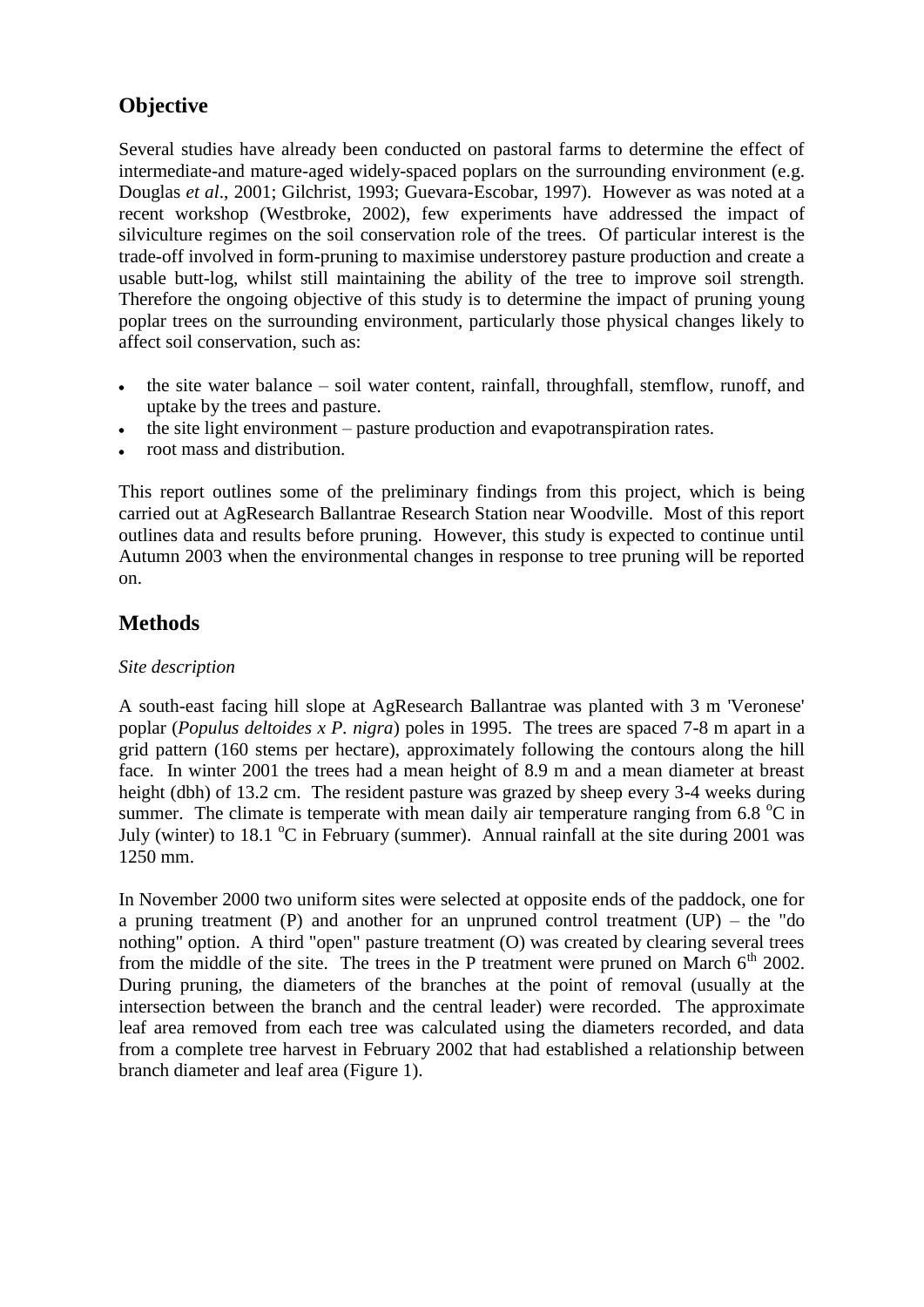

**Figure 1.** Leaf area relationship with branch diameter for Veronese poplar in February 2002.

#### **A. Quantifying the Water Balance**

#### *Soil water content*

Soil water content was measured fortnightly in summer and every 3-4 weeks in winter around a selected tree in each of the P and UP treatments. Time Domain Reflectometry (TDR) probes were installed at 2, 4 and 5 m distances in four directions from the tree trunks, and soil water content was measured at 4 depths (0-200 mm, 200-400 mm, 400-600 mm and 600-800 mm) at each of these locations (Figure 2). Additional probes were buried at the same depths at four randomly chosen sites in the open treatment.



**Figure 2**. Location of the instrumentation measuring components of the site water balance. This figure shows the layout for the P treatment, a similar arrangement was set up in the UP treatment.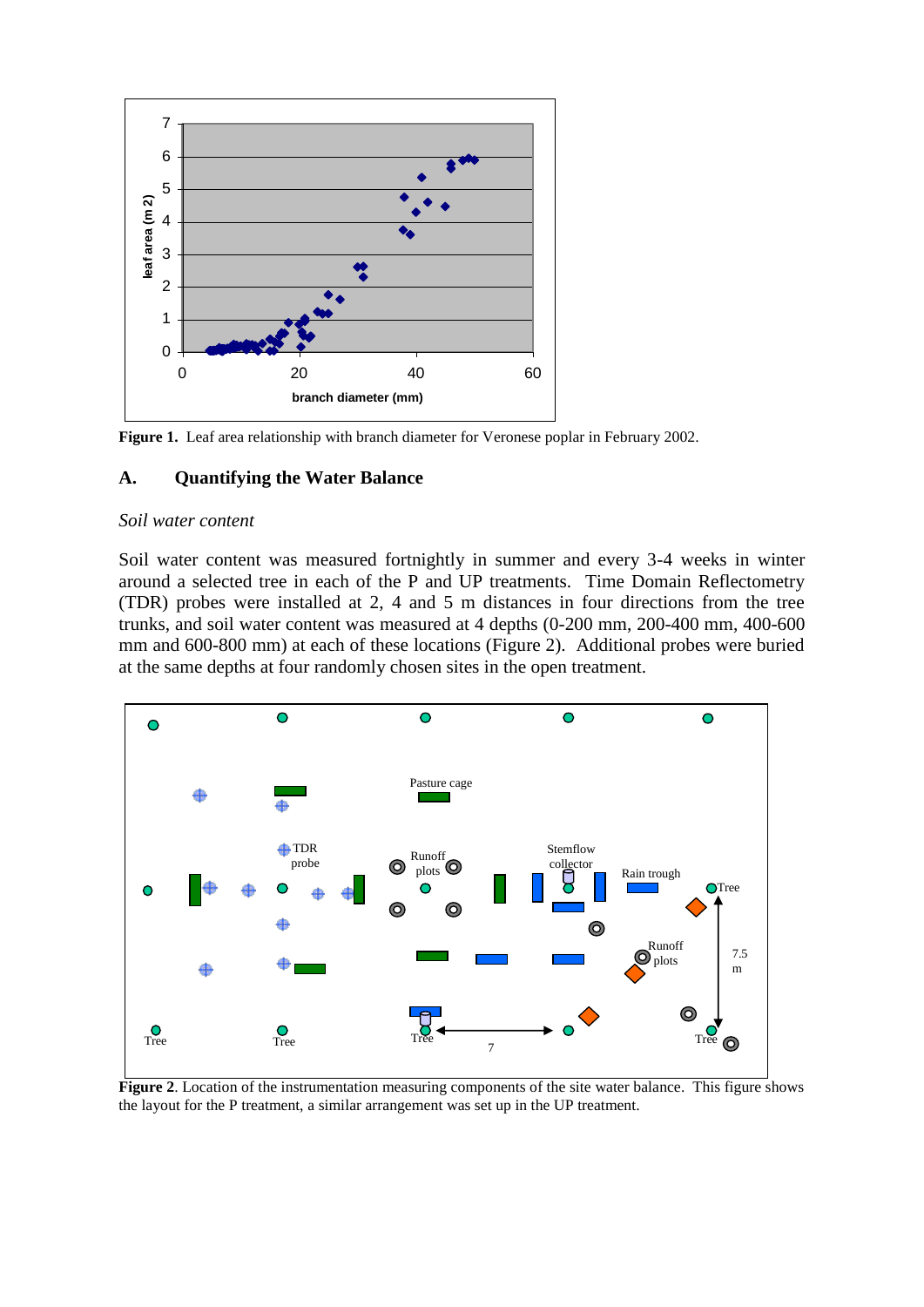#### *Rainfall and Stemflow*

Rainfall was collected and measured using troughs constructed of spouting, with outflows collecting the water through a tube into sealed 20 L containers. The troughs were fastened onto posts 1 m above the ground to avoid interference by stock. Seven troughs were strategically arranged within each tree treatment (P and UP) to best measure the effect of the trees at different locations within the grid (Figure 2). Four troughs were randomly placed within the open treatment for comparison. Approximately every fortnight or following significant rainfall events, the volume of rain collected in each trough was measured using measuring cylinders. The trough collection areas ranged from 0.110 -  $0.115 \text{ m}^2$ , and rainfall volumes were corrected for this difference. A meteorological station also logged rainfall (to an accuracy of 0.2 mm) in the open treatment.

Stemflow (water that flows down the tree trunks during rainfall events) was measured on four trees, two in each of the P and UP treatments. Flexible plastic tubes (11 mm diameter) were wrapped in a slight downwards spiral around the tree trunks, for one complete 360° rotation. The tubes were fixed to the tree using a non-toxic silicon-based sealant, and grooves were cut in the plastic to allow "stemflow" water to enter the tube and flow downwards into a sealed 50 L container at the base of the trees. Stemflow volumes were measured and recorded following rainfall, however during periods of very heavy rain the containers sometimes overflowed and measurements were lost.

#### *Surface runoff*

Surface runoff was measured in two ways. The first approach was to construct enclosed 0.5 m<sup>2</sup> square plots, angled so that one corner of the plot pointed directly downhill. The upper sides of these plots were marked by folded sheet metal inserted in the ground to a depth of 50 cm, in order to prevent surface runoff flowing onto the plot from further uphill. The downslope sides of the plots were dug out, and folded sheet metal was used to create a "lip", flush with the soil surface. Runoff from these plots ran over this "lip" into covered spouting, which was placed in the dug out trench immediately flush with the edge of the plot. The spouting was joined and sealed at right angles to create an L shape, and 11 mm tubing was inserted into a hole drilled in the corner. The runoff was collected through this tubing into a sealed 50 L container. Three of these runoff plots were installed in each treatment. The second type of plots were constructed from 30 cm diameter hard PVC drainage pipe sawn into 30 cm lengths. 21 lengths of this pipe (8 in the P and UP treatments and 5 in the open) were installed vertically in the ground to a soil depth of 25 cm. 11 mm tubing was inserted into a hole drilled flush with the soil surface on the downslope of the pipe, and the runoff was collected through this tubing into 10 L containers.

#### *Poplar water-use*

In early February 2002 instrumentation to measure tree sap flow was installed in one tree in each of the P and UP treatments. The rate of tree water uptake was determined by measuring the time taken for a pulse of heat to travel between two sensors in the tree xylem. This equipment was connected to a Campbell data logger and continuous measurements of tree water use were recorded until late March, thereby enabling measurement of the change in water use following pruning of one of the trees on March 6.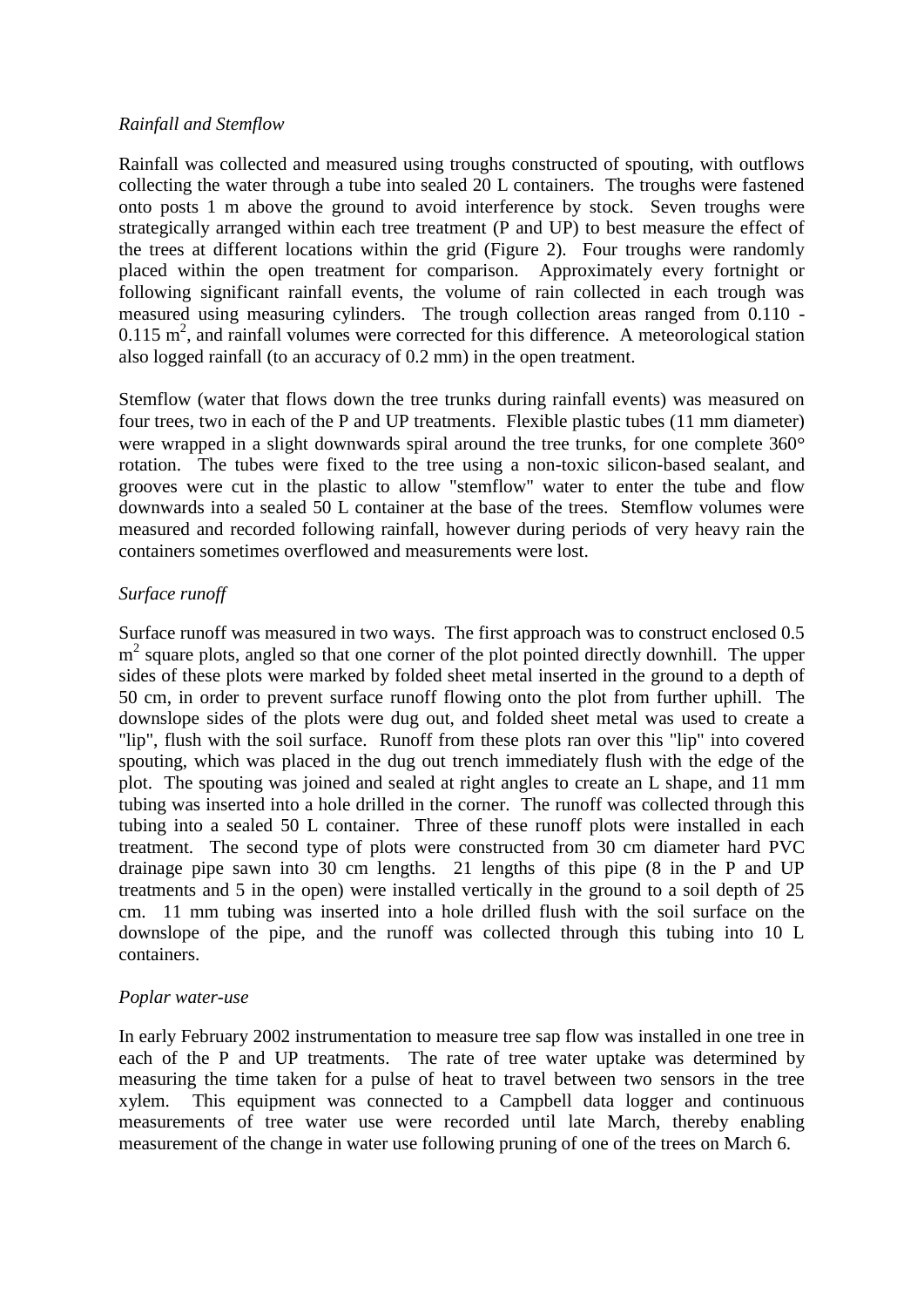# **B. The Light Environment and Pasture Production**

# *Light environment*

Canopy photos were taken in December 2001, January 2002 and April 2002 using a Nikon SLR camera mounted on a tripod 30 cm above the ground. A hemispherical lens was attached to the camera to capture the entire  $360^\circ$  above-ground image. The photos were taken from the same fixed positions as the pasture cages (see below) and will be scanned and analysed using the Gap Light Analyzer (GLA) software. This software uses the photos to predict the quantities of direct and diffuse radiation at these locations. By comparing photos taken in December 2001 and April 2002 the reduction in canopy light interception due to pruning will be quantified.

# *Pasture production*

Pasture production was measured monthly from March 2001 to March 2002 using a standard pre-trimming technique involving  $0.2 \text{ m}^2$  grazing exclusion cages (Radcliffe, 1974). The cages were located at seven midpoints between 12 trees in both the P and UP treatments (Figure 2), and at 4 locations in the open site. At each harvest, herbage in the caged areas of all plots was cut with electric shears to a residual sward height of 1-2 cm. The dry weights of the herbage cut from each cage were determined following drying for 12 hrs at  $80^{\circ}$  C.

# **C. Root Biomass and Distribution**

An exploratory excavation of the structural roots of a then 5-year old tree was conducted at Ballantrae in 2000. Excavation was done by digging around the base of the tree, and systematically tracing all roots with a diameter greater than 2 mm. The distribution of the roots was mapped and their approximate depths noted.

# **Results and Discussion**

# **A. Quantifying the Water Balance**

#### *Soil water content*

Figure 3 shows the mean soil water content in the P and UP treatments combined, at different depths and distances from the two trees. Mean water content at four locations within the open site is also shown. At the shallowest depth seasonal soil moisture levels ranged from 20-50% of total soil volume but large differences between the tree and open sites were not apparent. However, at depths of 200-400, 400-600 and 600-800 mm, summer and autumn soil moisture levels within the tree sites were consistently lower than those in the open site. For example, on April 3 2002, mean soil water content at 2 m from the trees was 36.1%, 34.7% and 38.1% at depths of 200-400, 400-600 and 600-800 mm respectively. Mean water content measured on the same day and at the same depths in the open sites was 40.3%, 39.7% and 42.2%. The difference between tree and open sites at soil depths of 600-800 mm was maintained throughout the entire year, however at the other depths moisture levels become similar during the winter.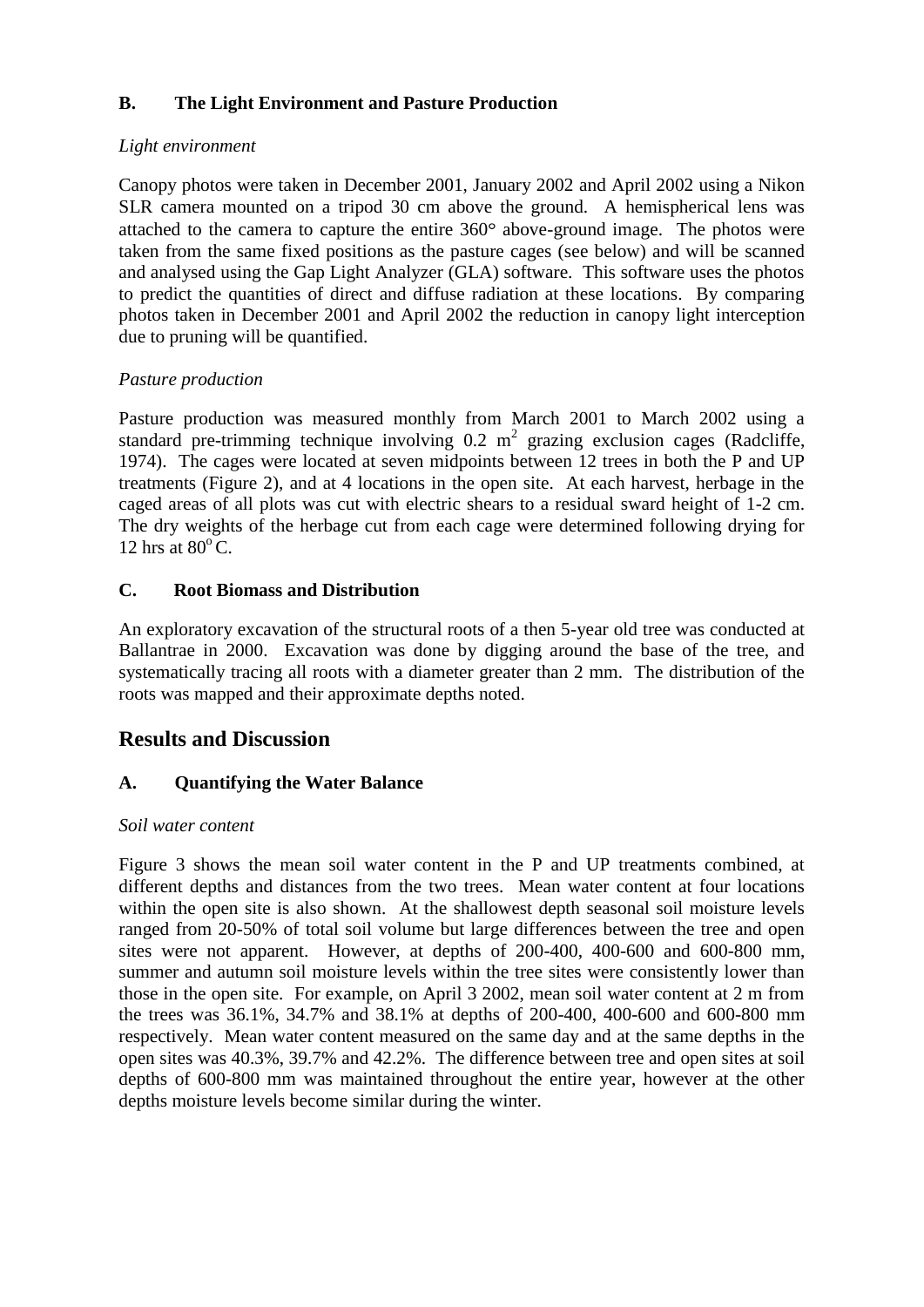

**Figure 3**. Mean soil water content at depths of 0-200mm, 200-400mm, 400-600mm and 600-800mm. Mean water content at distances of 2, 4 and 5 m from the trees (P and UP treatments combined), and in the open site are plotted.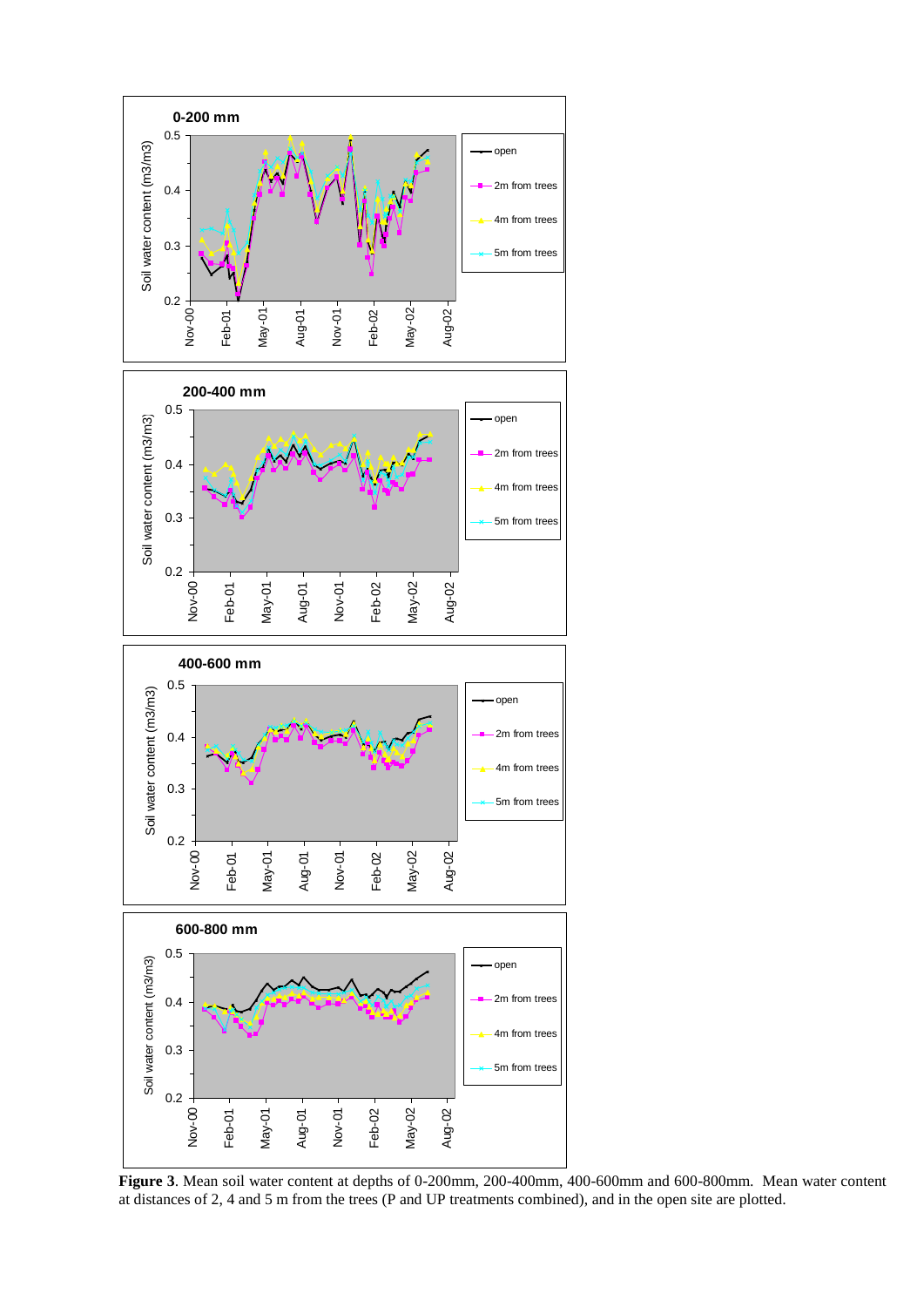There are two factors that probably contribute to the reduction in water content around the trees. The first is obviously water uptake by the poplar roots. Previous soil coring experiments have shown that poplar roots at this site have extended to at least a depth of 1.2 m, and that root concentration is highest close to the tree trunk. We also know that the roots can extend out >8m from the base of the tree (see page 56), however the graphs here indicate that the density of absorbing roots at 5m is only half of that at 2m (seen from the difference in the 2m and 5m lines from the open line). These results are therefore consistent with the findings from our root distribution studies. The second factor that may also contribute to lowering soil water content is that the tree roots are likely to alter physical characteristics of the soil such as density and porosity. We expect that increases in soil porosity would improve the soil drainage and therefore lower water retention, and this possibility will be investigated during summer 2002/03.

# *Rainfall and Stemflow*

The troughs in the P and UP sites were located in order to best measure the effect of the trees at different locations within the plantations. Total rainfall from Sept 01- Apr 02 in each tree site location and the percentage of these with respect to the open site are shown in Table 1.

**Table 1**. Average rainfall totals from Sept 01- Apr 02 in each tree site location and the percentage of these rainfalls compared to the open site rainfall of 800mm.

|                    | P site         |          |          | <b>UP</b> site |          |          |
|--------------------|----------------|----------|----------|----------------|----------|----------|
| Trough (s)         | n              | rainfall | $%$ of   | n              | rainfall | $%$ of   |
| location           |                | (mm)     | open     |                | (mm)     | open     |
|                    |                |          | rainfall |                |          | rainfall |
| 1m from tree       | $\overline{4}$ | 721      | 90.1     | $\overline{4}$ | 721      | 90.1     |
| (All 4 directions) |                |          |          |                |          |          |
| 4m from tree       |                | 759      | 94.9     |                | 767      | 96.0     |
| (N/S direction)    |                |          |          |                |          |          |
| 4m from tree       |                | 762      | 95.3     |                | 769      | 96.1     |
| (E/W direction)    |                |          |          |                |          |          |
| 5m from tree       |                | 835      | 104.4    |                | 844      | 105.6    |
| (Centre of grid    |                |          |          |                |          |          |
| layout)            |                |          |          |                |          |          |

During the poplar growing season, the average rainfall volumes from both groups of four troughs located 1 m from the trees was only 90% of the 800 mm recorded in the open site (table 1). The total rainfall volumes 4 m from the tree in North/South and East/West directions were also affected by canopy interception, however rainfall in the centre of the four trees was actually higher than in the open by 4-6%. By combining these averages we can estimate the overall effect of trees on rainfall at this site. For the purposes of this calculation we assumed that each trough location in Table 1 represents a good approximation of the rainfall over a quarter of the tree site. For example, rainfall in the the 8 troughs sited 1 m on the North, South, East and West of the trees is a good estimate of the average rainfall in the area up to 2 m from a tree trunk in all directions. On the basis of these assumptions, the percentages of rainfall collected 1 m from the ground in the P and UP sites when compared with the open sites, are 96.2% and 97.0% respectively.

The "missing " 3-4% of rainfall is attributed to both interception and evaporation from the tree canopy, and movement of water down the tree trunk (stemflow). Investigation of the latter was carried out on four trees in winter and six trees in summer. During winter a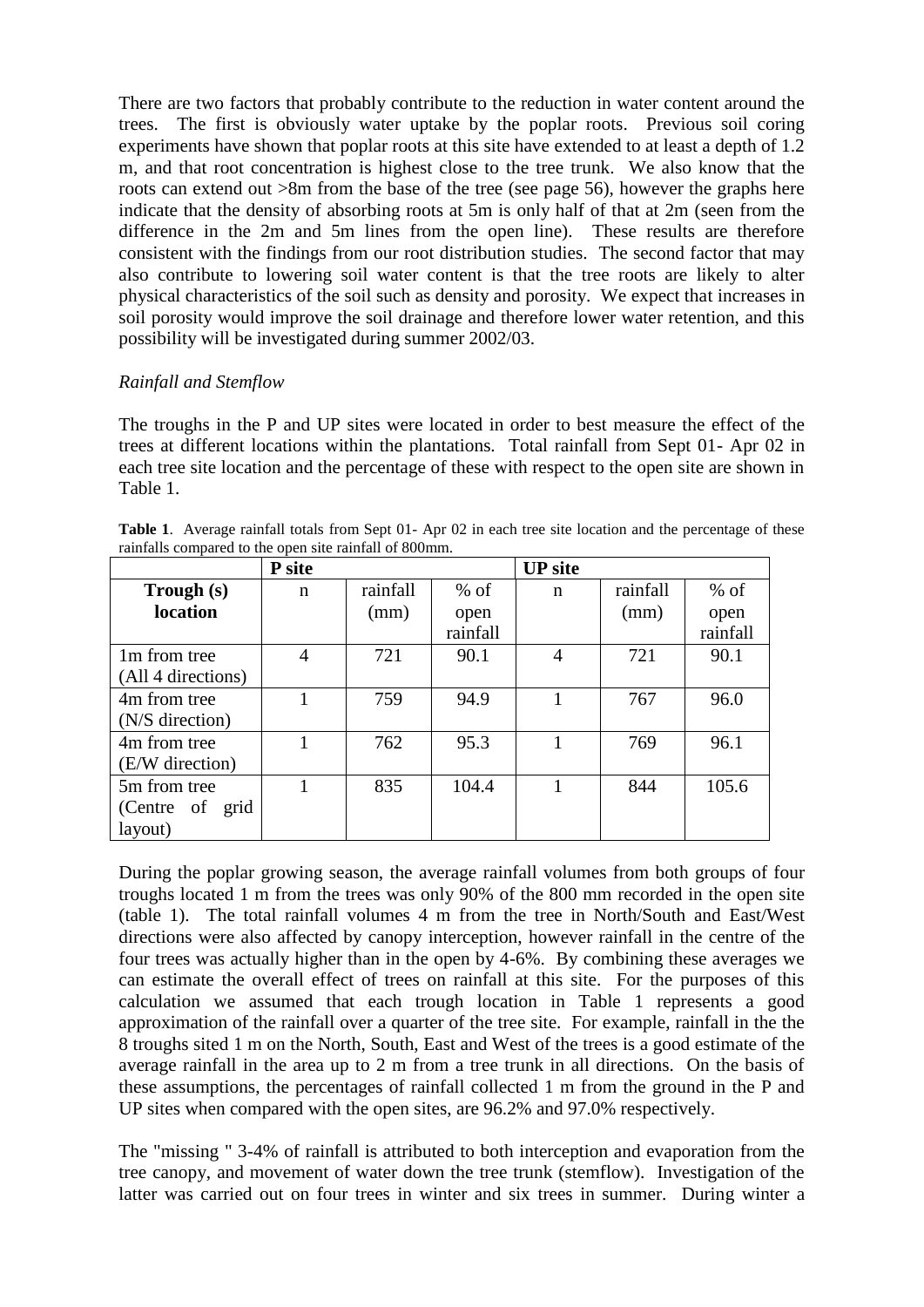greater proportion of rain flowed down the trunk (Figure 4), presumably due to less interception and resistance by leaves. A simple linear trendline fitted to the data shows that average stemflow (L) on these trees in winter was 1.08 x rainfall (mm). In summer this almost halved to 0.62 x rainfall (mm) for the same four trees, which were slightly larger in diameter by this time. When this is expressed as a percentage of the rainfall during the period Sept 01-Apr 02 measured above, we calculate that 0.78% of the "missing" 3-4% is stemflow. We assume that the remaining rainfall evaporates from the tree canopy before reaching the understorey. Two of the trees were in the P treatment however no effect of pruning was detected.



**Figure 4.** Stemflow according to rainfall volume, during the period when trees have leaves (A) and no leaves (B).

While measurable, the low percentages of stemflow and evaporation indicate that other factors such as tree water uptake have a more important impact on the site water balance in young widely-spaced plantations.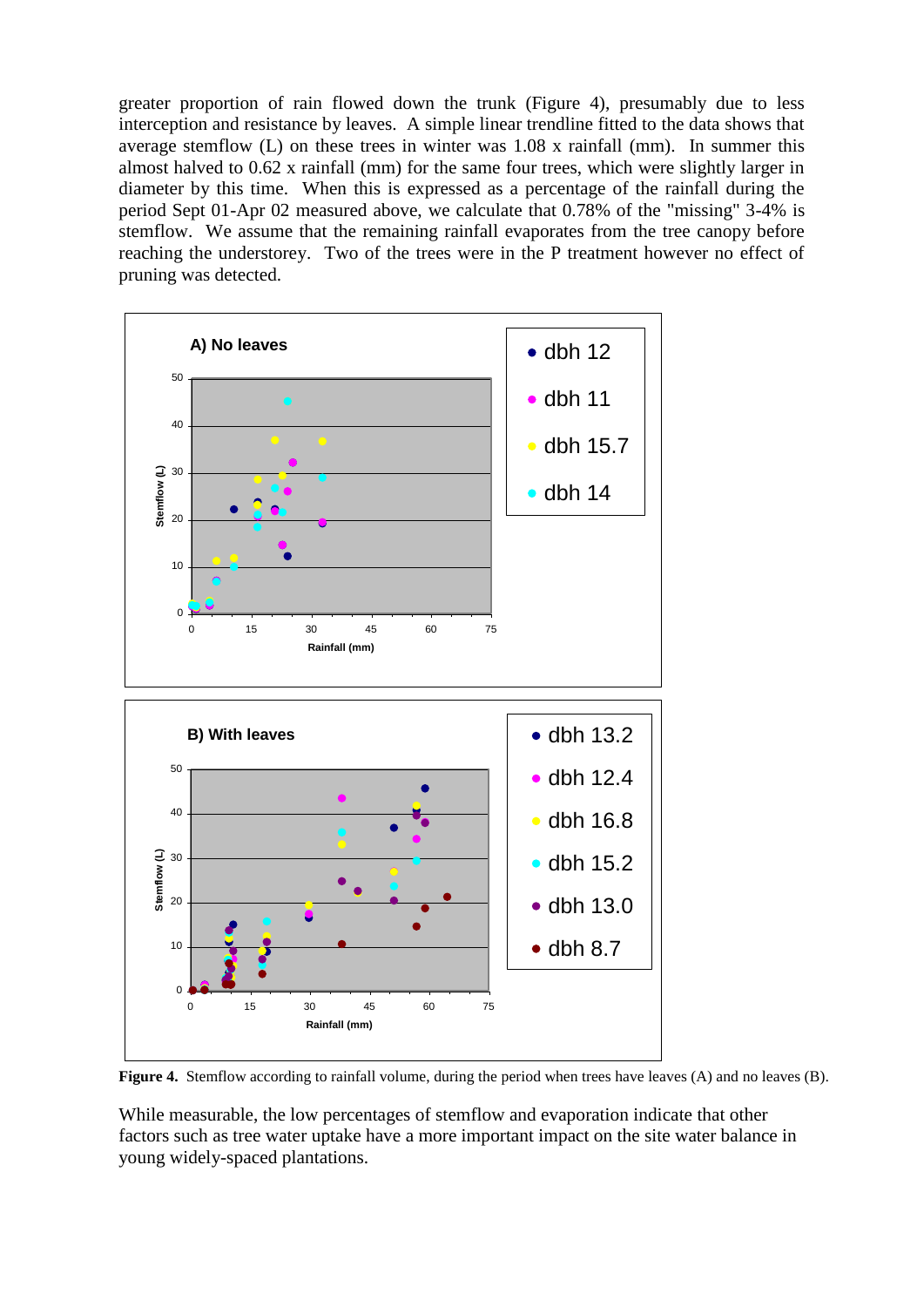#### *Runoff*

The trees may reduce mean surface runoff following medium to heavy rain events as seen in Figure 5 below, however this effect is unlikely to be statistically significant as the data is extremely variable. We would expect that in summer the land under the trees has a greater capacity to take up precipitation because of the lower soil moisture levels, however in very dry soil this can even have the opposite effect, due to the soil hardening and becoming less penetrable. In widely-spaced plantations of young trees it is likely that topographical features such as catchment size, gullies and hillocks will have a more dominant effect on total runoff volumes.



**Figure 5.** Average surface runoff (L/m2) measured on 8 (P and UP treatments) or 4 (Open treatment) circular plots from July 01-May 02.

#### *Tree water use and pruning*

The trees in the P treatment are bigger than those in the UP treatment, and the trees selected for water-use measurements in these blocks had a dbh of 16.8 cm and 13.0 cm respectively. Consequently the water use of "Tree 2" was an average of 110 L/day, 20-30 L/day higher than Tree 1 prior to pruning (Figure 6). This water use is equivalent to 1.7 mm/day at 8 m x 8 m spacings. Guevara-Escobar et al (2000) measured the water-use of mature *Populus deltoides* trees and showed that an average of 188 L/day was transpired, which equated to 0.92 mm/day at 37 stems per hectare.

Leaf area directly relates to the amount of water the tree uses, and form pruning to 5 m on March 6 reduced the water use of Tree 2 by approximately 30%. From the relationships we have established between branch diameter and leaf area (figure 1) and whorl number and leaf area (data not shown) we estimated that approximately 40% of the tree leaf area was removed.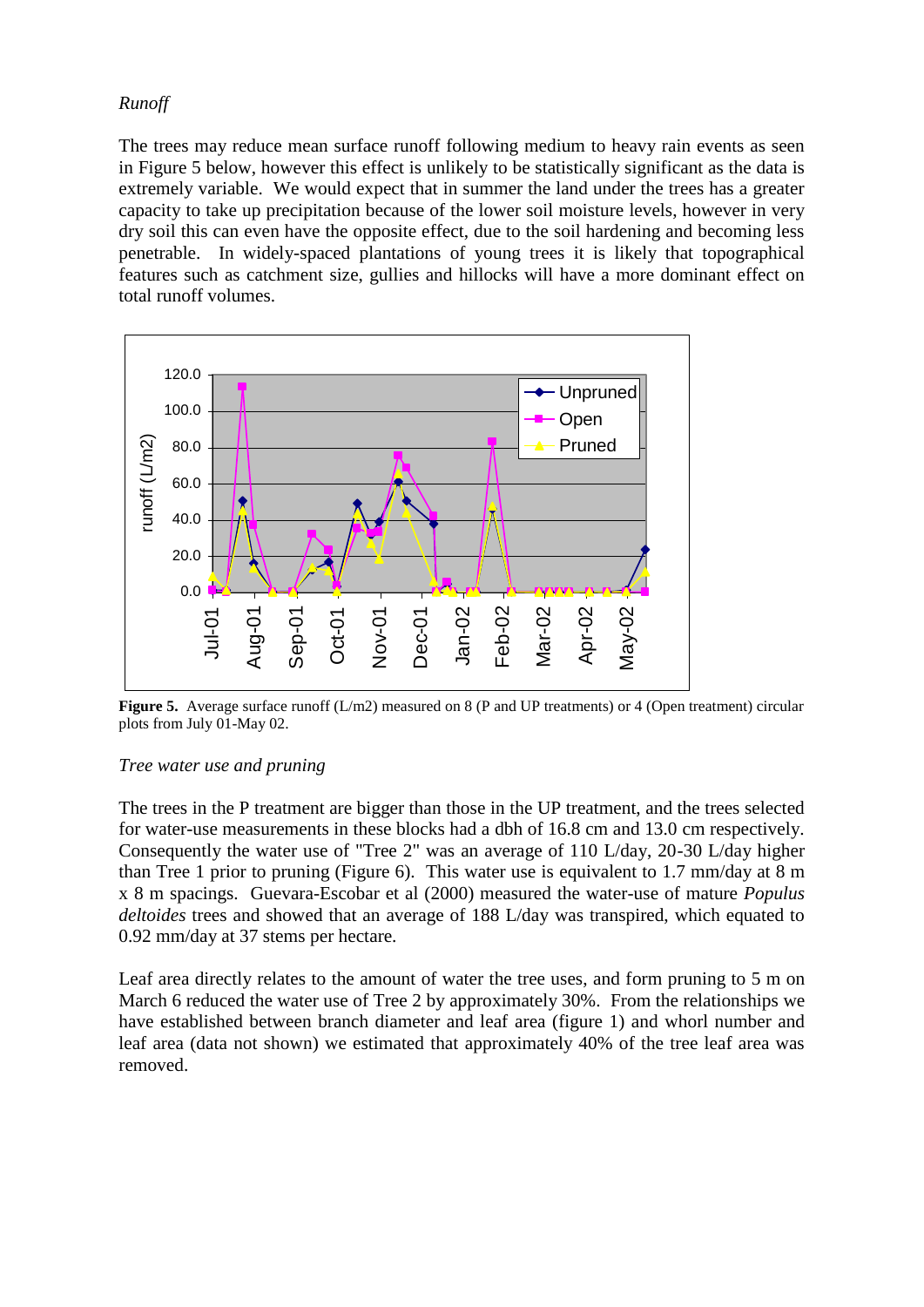

Figure 6. Daily water use of two trees during February and March. Tree 1 was in the UP treatment, while Tree 2 was in the P treatment and was pruned on March  $6<sup>th</sup>$ .

#### **B. The Light Environment and Pasture Production**

We are not yet able to report on the changes in the light environment or the changes in pasture production following pruning. However visual observations are that the understorey of the pruned site is considerably lighter following pruning. We expect to see an increase in pasture production in summer 2002-03 relative to the previous year. Figure 7 will be our baseline data with which we can compare production following the pruning which occurred at the end of this period.



**Figure 7.** Pasture production during 2001/02 according to treatment (n=4 (Open) and n=7 (Pruned and Unpruned)).